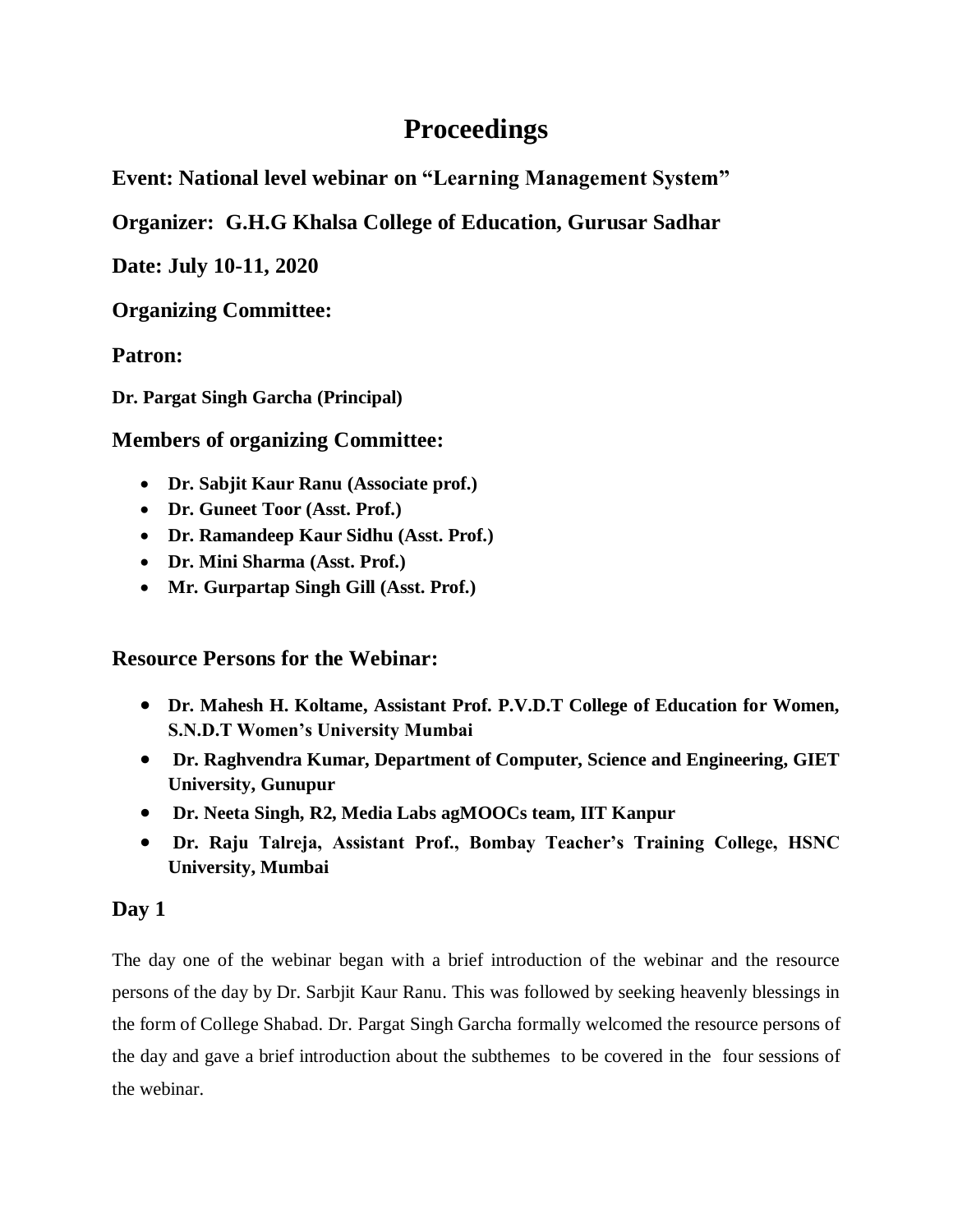Dr. Mahesh H. Koltame, who was the resource person for the first session, started his presentation with the introduction about CANVAS and its basic features. He also gave a brief overview of the software CANVAS. Sir, very precisely demonstrated the steps to launch a new course on canvas.

Dr. Koltame shared that "Canvas is an open and reliable web based software that allows educators to create and present online learning materials and assess students' learning.

Further, he described that canvas includes a variety of in-built – course construction and management tools including assignments, discussions, modules, quizzes and pages. For providing feedback to students canvas includes Speedgrader and canvas Grade book. Another features of canvas includes Chat, announcements, calendar, syllabus, canvas analytic, canvas App center etc.

Dr. Mahesh illustrated the process of creating a new course in five steps which includes:

- 1. Signing up for the Canvas
- 2. Creating the new course
- 3. Creating a home page
- 4. Building course content
- 5. Launching the course

Dr. Mahesh H. Koltame also answered the queries put by the participants at the end of the session.

 In the second session Dr. Raghvendra Kumar, gave an insightful presentation on the MOODLE Software. He stated his presentation by citing the difference between the traditional learning and e- learning.

Dr. Kumar described MOODLE as one of the best e-learning software which is widely used by teachers and educators all over the world. It is an open source web application to create interactive on learning sites. He also described MOODLE as the most secure software.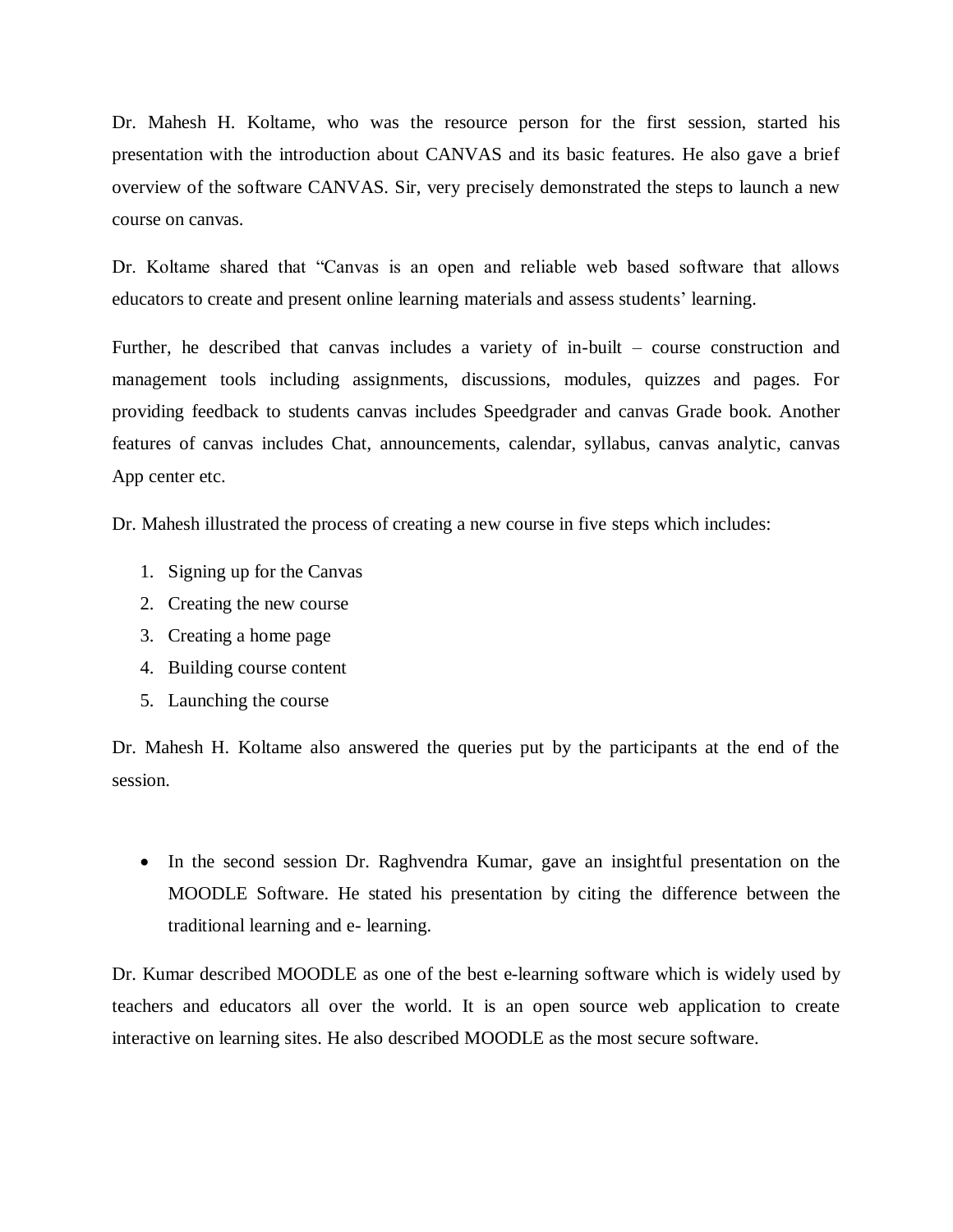While discussing about the benefits of MOODLE, Dr. Raghvendra Kumar shared that due to the modular structure of this software, it runs on almost all the platforms and is available in 78 languages. He threw light on various features of the MOODLE which includes: Enrolment, attendance, quizzes, assignments, grades, track progress and mobile app, chat, forum, notification, feedback, survey etc.

Sir, further described that MOODLE is quite beneficial for teachers as well as students. Teachers can create online courses, online forums, upload files and lessons, create online tests and examinations and can hold chat sessions. On the other hand, students can follow the lessons uploaded by the teachers, can take part in forums, upload their homework and tests and participate in chat sessions.

Dr. Kumar also shared that various other resources, modules, plugins, blocks and filters etc. can also be used with MOODLE platform. In the end he quoted that "Moodle is Robust, Secure and Light Software that can be run on a single standalone computer.

Dr. Kumar undertook the queries of the participants in the Question/ Answer session at the end of his presentation.

#### **Day 2**

Day two of the webinar also started with the seeking blessings from the Almighty God by reciting the College Shabad followed by a formal welcome note to the resource persons and the participants by principal Dr. Pargat Singh Garcha.

**Session one:** In session one of the day two of webinar on LMS, Dr. Neeta Singh reflected on "MookIT" software. Dr. Neeta Singh gave a brief introduction about the MookIT before starting her presentation. She shared that this software is prepared as per the needs and requirements of the country like India. Mookit is a MOOC Management System which provides efficient ways to manage content, assessment and interactions on an online course.

Dr. Singh further discussed about the brief history of the software and told that the term MookIT was coined in 2008 and there are 13.5K MOOCs that has been announced by 2019. She elaborated the principles of designing the MookIt and shared that it is based on simple and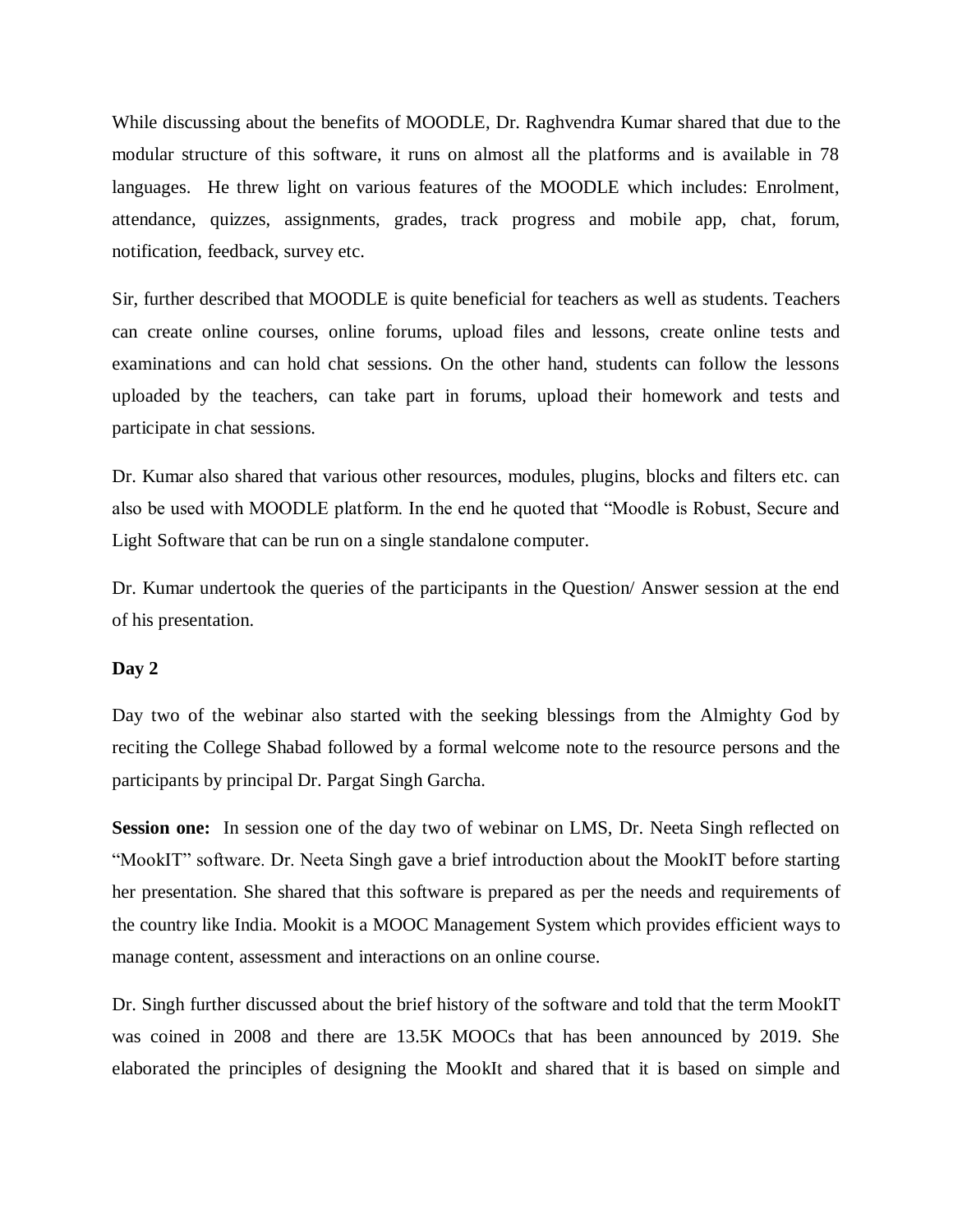intuitive user interface. It's management and Course creation is simple and supports multiple platforms including Mobile, tablet and desktop etc.

Dr. Neeta discussed the benefits of MookIt for different stakeholders. From students' point of view, it is user friendly and navigation easy. It has special features for slow internet connection and can be adapted to any screen size. For instructors it is easy to use and they can create different courses with minimum hassle. Grade books can be generated and downloaded by the instructors very easily. System administrators on the other hand could add more features in this software with their basic technical knowledge.

Dr. Neeta Singh further discussed about the various features of the MookIt including lecture delivery mode, bandwidth indicator, concept of attendance, Question/answer forum (Audio) and questions in video.

Dr. Neeta answered the queries put by the participants at the end of her session.

#### Session 2

Session 2 of second day of the Webinar on LMS was conducted by Dr. Raju Talreja in which she gave a stimulating presentation on Google Classroom as the learning management System.

Dr. Talreja started her presentation by citing the current scenario of education, where the teachers need to switch themselves to the online mode of learning due to the pandemic of COVID-19. She elaborated that Google classroom is a popular platform used by everybody. It is a free web based platform which works anywhere, any time and on any device. While discussing about the benefits of using Google classroom Dr. Talreja highlighted that this platform of online learning makes teaching learning process more productive and meaningful. With the use of this platform academic and administrative duties of teachers have become easy. Educators can create classes, distribute assignments and could send feedback to the students.

Dr. Raju Talreja demonstrated the whole process of using Google classroom from creating the class to sending content, assignments, tests, quizzes and feedback etc.

Dr. Raju Talreja answered the queries put by the participants in the question/ Answer session at the end of her presentation.